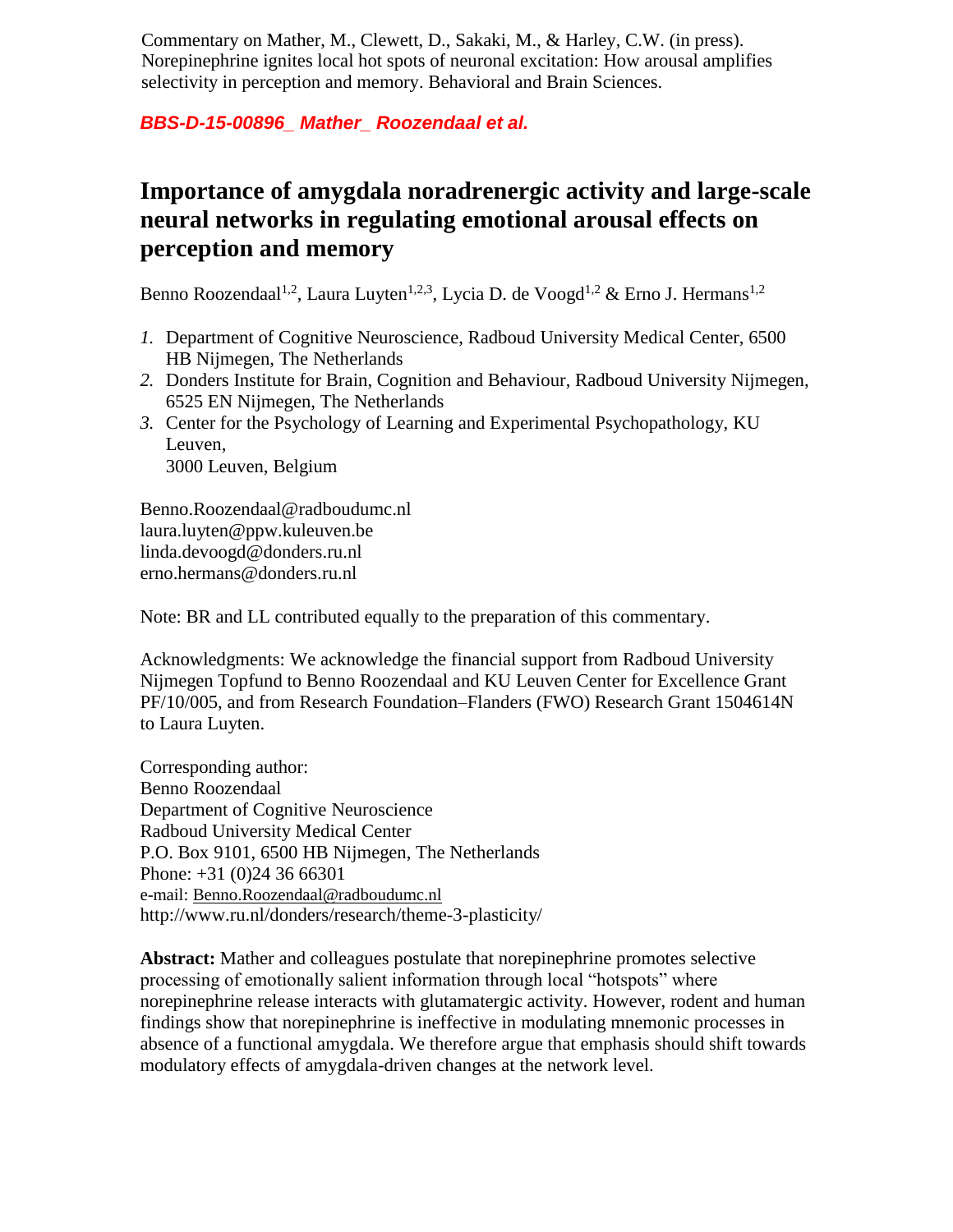Emotional arousal enhances memory of currently relevant, i.e., salient, information, whereas it can impair memory of irrelevant information (Mather & Sunderland, 2011; Bennion et al., 2013). Mather et al. formulate the interesting hypothesis that when norepinephrine (NE) release coincides with high glutamatergic activity within an activated brain region or neuronal ensemble, NE release is further increased, resulting in locally enhanced neuronal activity and better memory. In contrast, when NE release does not coincide with high glutamate levels, NE suppresses neuronal activity, resulting in memory impairment. Although their model incorporates interactions at the systems level, it puts strong emphasis on local processes, creating NE "hotspots". Here, we argue that such primarily local effects underestimate the importance of modulatory influences of the amygdala on encoding and consolidation of information throughout the network, and that without a functioning amygdala, such NE hotspots might be unable to affect local mnemonic processes.

According to the widely accepted 'amygdala modulation hypothesis', basolateral amygdala (BLA) activity enhances memory of emotionally arousing experiences by influencing neural plasticity mechanisms in target regions elsewhere (McGaugh, 2002). In rodents, pharmacologically enhancing or reducing noradrenergic activity within the BLA, i.e., mimicking different arousal conditions, is sufficient to alter training-associated neural plasticity in distal brain regions (McIntyre et al., 2005; Beldjoud, Barsegyan, & Roozendaal, 2015) and to determine whether neural representations in these other areas are being strengthened (Roozendaal & McGaugh, 2011). Recent evidence suggests that such BLA interactions with other brain regions not only modulate the strength of memory, but are also importantly involved in regulating memory precision (Ghosh & Chattarji, 2015), and that NE activity in particular may be the driving force behind improved accuracy (Barsegyan, McGaugh, & Roozendaal, 2014). Human neuroimaging research corroborates these findings by showing that amygdala activity during encoding of emotionally arousing stimuli predicts enhancement of hippocampus-dependent memory (Hamann, et al., 1999; Canli et al., 2000). ß-Adrenoceptor blockade during encoding abolishes the emotional memory enhancement effect (Cahill et al., 1994) and suppresses memory-related amygdala activity (Strange & Dolan, 2004). Amygdala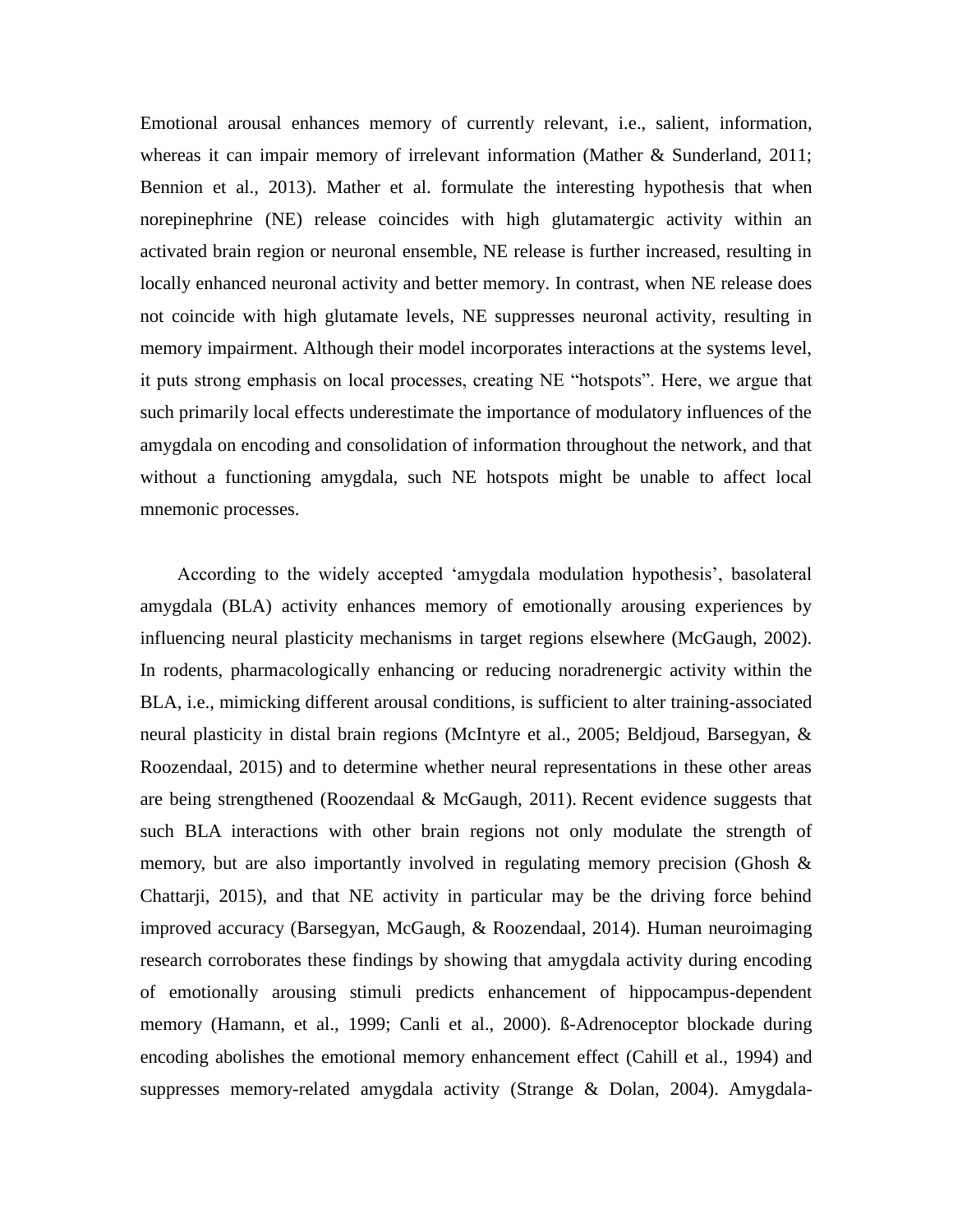hippocampal connectivity, furthermore, is stronger for emotionally arousing than for neutral stimuli (Dolcos, Labar, & Cabeza, 2004), and the dominant directionality of this connectivity is indeed from amygdala toward hippocampus (Fastenrath et al., 2014).

Critically, amygdala-NE interactions *selectively* enhance memory for emotionally arousing as compared to neutral stimuli (e.g., Cahill et al., 1994). Mather et al. posit that the amygdala modulation hypothesis explains this selectivity in terms of a trade-off in which resources are shifted toward the emotional stimuli. However, recent findings indicate that there may be more to it than a simple trade-off. For instance, Lovitz  $\&$ Thompson (2015) show that intra-BLA infusion of the  $\beta$ -adrenoceptor agonist clenbuterol induces a long-term increase in excitability of hippocampal neurons when administered after emotionally arousing inhibitory avoidance training, but that clenbuterol decreases hippocampal excitability in non-trained control animals. These findings strongly support the idea that the impairing effects of amygdala-NE interactions on memory of nonsalient/non-arousing information involve an *active* process that is dependent on the amygdala.

Converging human evidence for this notion comes from patients with damage to the amygdala. For instance, patients with Urbach-Wiethe disease (UWD), who exhibit selective calcifications in the BLA (Terburg et al., 2012), fail to show emotional enhancement of episodic memory (Cahill et al., 1995). Studies in patients with other forms of amygdala pathology furthermore revealed a deficit in up-regulating processing of emotional stimuli in higher-order visual cortices (Vuilleumier et al., 2004) as well as an impairment in increasing encoding-related hippocampal activity for emotional items (Richardson, Strange, & Dolan, 2004). Critically, UWD patients also exhibit *enhanced* memory for neutral information encountered in close temporal proximity to emotionally arousing stimuli (i.e., diminishing the impairment for such information observed in healthy controls; Strange, Hurlemann, & Dolan, 2003). One could argue that such findings remain consistent with an interpretation in terms of local hotspots of NE activity if amygdala damage would lead to a general impairment of NE signaling. However, UWD patients, although they fail to acquire conditioned responses, appear to exhibit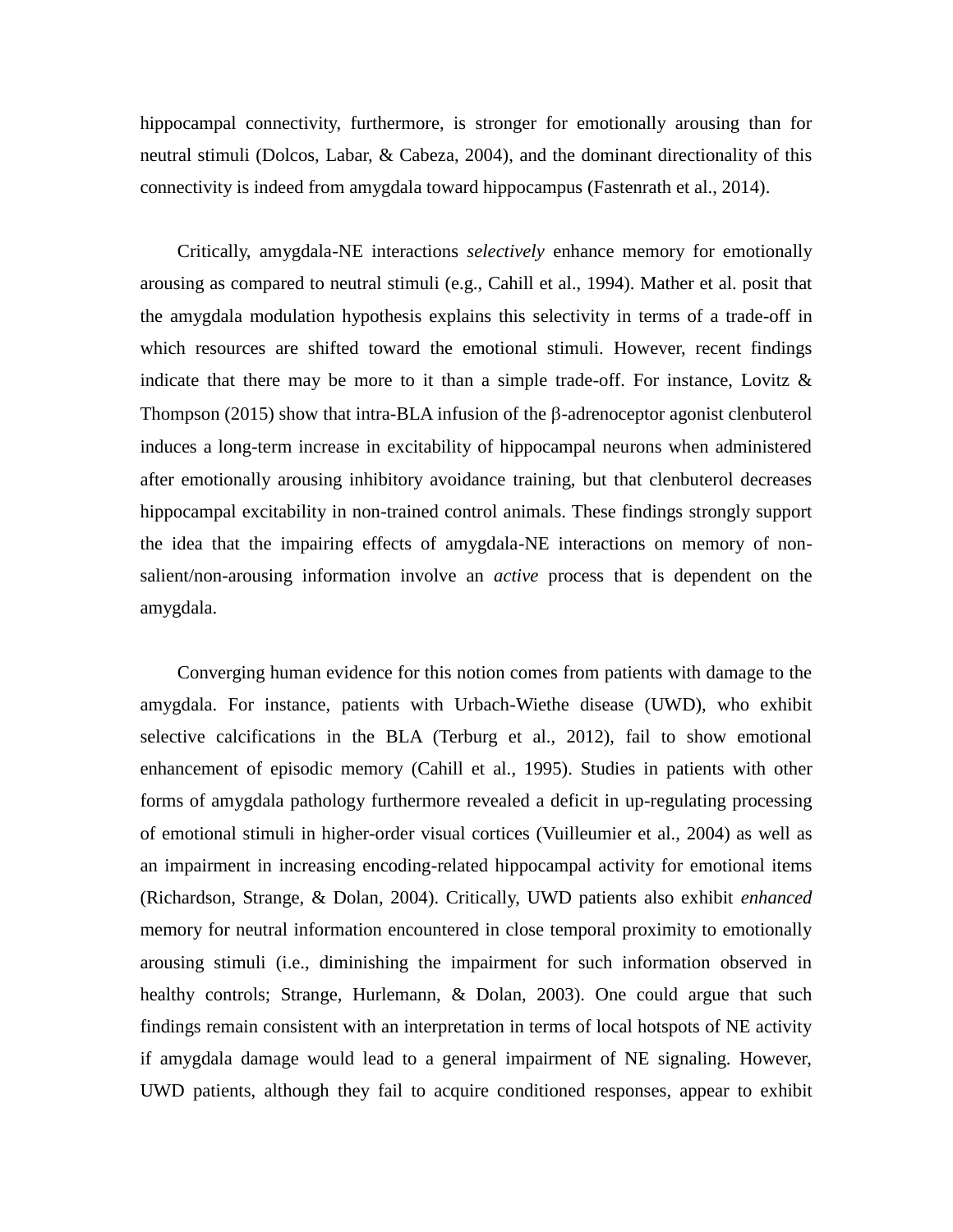normal arousal responses, as evidenced by normal skin conductance and startle responses to unconditioned stimuli (Bechara et al., 1995; Klumpers et al., 2015). Thus, findings from amygdala-lesioned patients agree with animal work in suggesting that due to BLA damage, NE is ineffective in modulating local memory processes elsewhere in the brain.

Other studies have shown that stress-related hormones such as glucocorticoids also contribute to selective enhancement of emotional memories. For instance, in humans, elevating stress hormone levels after learning generally leads to consolidation benefits for emotionally arousing as compared to neutral information (Abercrombie et al., 2006; Kuhlmann, & Wolf, 2006). Rodent work has shown that NE activity within the amygdala also crucially determines the modulatory effects of stress hormones on neural plasticity and memory in distal brain regions (Roozendaal et al., 1999). The synthetic glucocorticoid dexamethasone given immediately after inhibitory avoidance training enhances long-term memory of this training in rats with an intact BLA, but dexamethasone impairs inhibitory avoidance memory if noradrenergic activity in the BLA is blocked with a  $\beta$ -adrenoceptor antagonist (Quirarte, Roozendaal, & McGaugh, 1997). Thus, these findings again support a critical role for BLA noradrenergic activity in determining enhancements or impairments of information storage in other brain regions.

In conclusion, local hotspots of NE activity at sites where mnemonic operations take place alone cannot explain the selectivity afforded by amygdala-driven modulatory processes. This observation, of course, begs the question what mechanism underlies these distant modulatory effects. Important clues have come from functional connectivity studies in humans, showing that modulated regions are part of distinct large-scale neural systems, such as the "salience" and "default mode" networks (Hermans et al., 2011; Hermans et al., 2014). Novel technologies for electrophysiological recordings and optogenetics in rodents are beginning to make it possible to study such networks in unprecedented spatiotemporal detail. We predict that these developments will ultimately lead to the conclusion that selective processing of arousing material results primarily from amygdala-driven changes in network properties of large-scale neural systems, rather than NE-induced local hotspots of activity.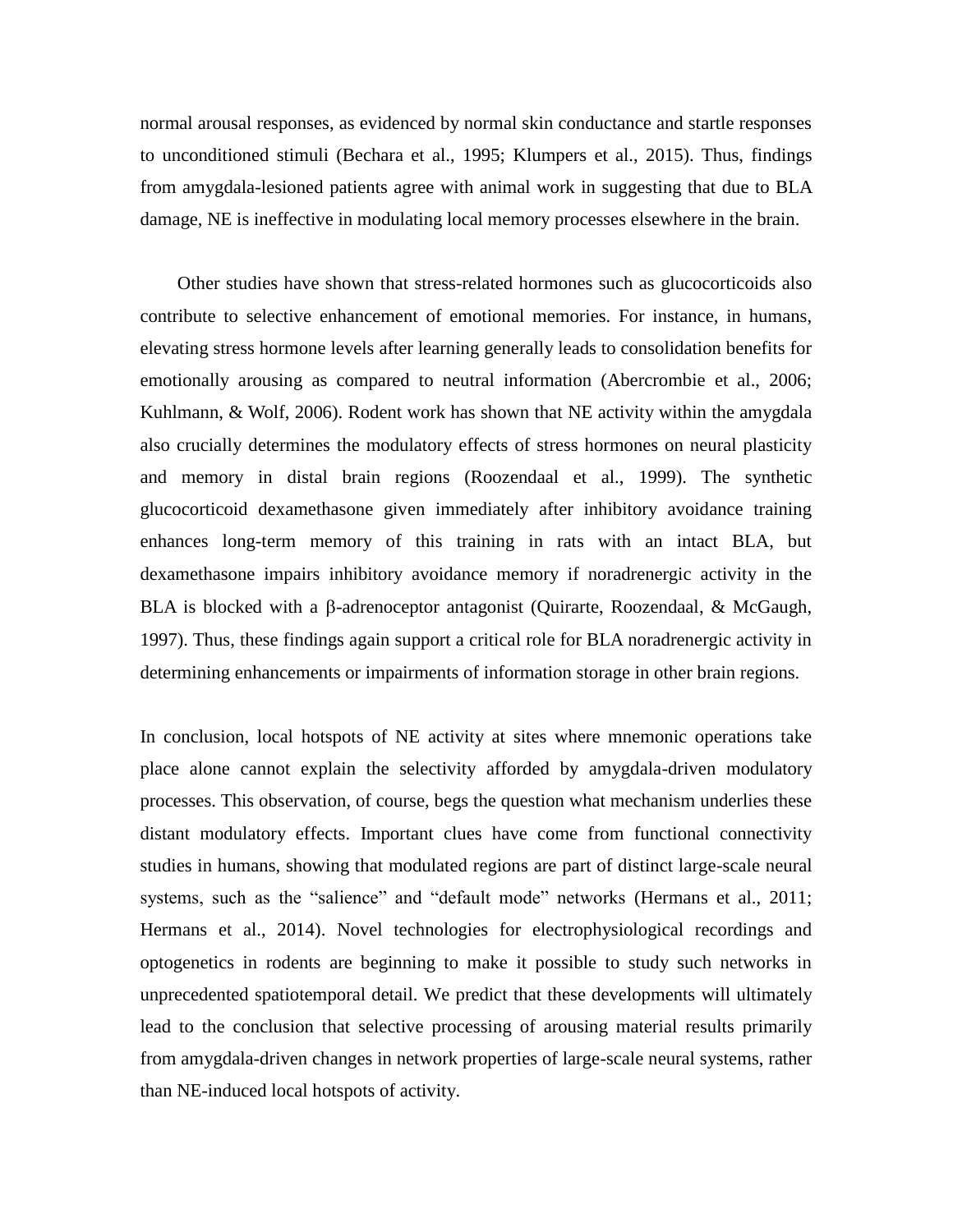## **References**

- Abercrombie, H. C., Speck, N. S., & Monticelli, R. M. (2006). Endogenous cortisol elevations are related to memory facilitation only in individuals who are emotionally aroused. *Psychoneuroendocrinology,* 31(2), 187–196.
- Barsegyan, A., McGaugh, J. L., & Roozendaal, B. (2014). Noradrenergic activation of the basolateral amygdala modulates the consolidation of object-in-context recognition memory. *Frontiers in Behavioural Neuroscience,* 8, 160.
- Bechara, A., Tranel, D., Damasio, H., Adolphs, R., Rockland, C., & Damasio, A. R. (1995). Double dissociation of conditioning and declarative knowledge relative to the amygdala and hippocampus in humans. *Science*, 269(5227), 1115–1118.
- Beldjoud, H., Barsegyan, A., & Roozendaal, B. (2015). Noradrenergic activation of the basolateral amygdala enhances object recognition memory and induces chromatin remodeling in the insular cortex. *Frontiers in Behavioural Neuroscience,* 9, 108.
- Bennion, K. A., Ford, J. H., Murray, B. D., & Kensinger, E. A. (2013). Oversimplification in the Study of Emotional Memory. *Journal of the International Neuropsychological Society,* 19(09), 953–961.
- Cahill, L., Prins, B., Weber, M., & McGaugh, J. L. (1994). Beta-adrenergic activation and memory for emotional events. *Nature*, 371(6499), 702–704.
- Cahill, L., Babinsky, R., Markowitsch, H. J., & McGaugh, J. L. (1995). The amygdala and emotional memory. *Nature*, 377(6547), 295–296.
- Canli, T., Zhao, Z., Brewer, J., Gabrieli, J. D., & Cahill, L. (2000). Event-related activation in the human amygdala associates with later memory for individual emotional experience. *Journal of Neuroscience*, 20(19), RC99.
- Dolcos, F., Labar, K. S., & Cabeza, R. (2004). Interaction between the amygdala and the medial temporal lobe memory system predicts better memory for emotional events. *Neuron*, 42(5), 855–863.
- Fastenrath, M., Coynel, D., Spalek, K., Spalek, K., Milnik, A., Gschwind, L., et al. (2014). Dynamic modulation of amygdala-hippocampal connectivity by emotional arousal. *Journal of Neuroscience*, 34(42), 13935–13947.
- Ghosh, S., & Chattarji, S. (2015). [Neuronal encoding of the switch from specific to](http://www.ncbi.nlm.nih.gov/pubmed/25436666)  [generalized fear.](http://www.ncbi.nlm.nih.gov/pubmed/25436666) *Nature Neuroscience,* 18(1), 112-120.
- Hamann, S. B., Ely, T. D., Grafton, S. T., & Kilts, C. D. (1999). Amygdala activity related to enhanced memory for pleasant and aversive stimuli. *Nature Neuroscience*, 2(3), 289–293.
- Hermans, E. J., Battaglia, F. P., Atsak, P., de Voogd, L. D., Fernández, G., Roozendaal, B. (2014). How the amygdala affects emotional memory by altering brain network properties. *Neurobiology of Learning and Memory*, 112, 2–16.
- Hermans, E. J., van Marle, H. J. F., Ossewaarde, L., Henckens, M. J. A. G., Qin, S., van Kesteren, M. T. R., et al. (2011). Stress-related noradrenergic activity prompts largescale neural network reconfiguration. *Science*, 334(6059), 1151–1153.
- Klumpers, F., Morgan, B., Terburg, D., Stein, D. J., & van Honk, J. (2015). Impaired acquisition of classically conditioned fear-potentiated startle reflexes in humans with focal bilateral basolateral amygdala damage. *Social Cognitive and Affective*